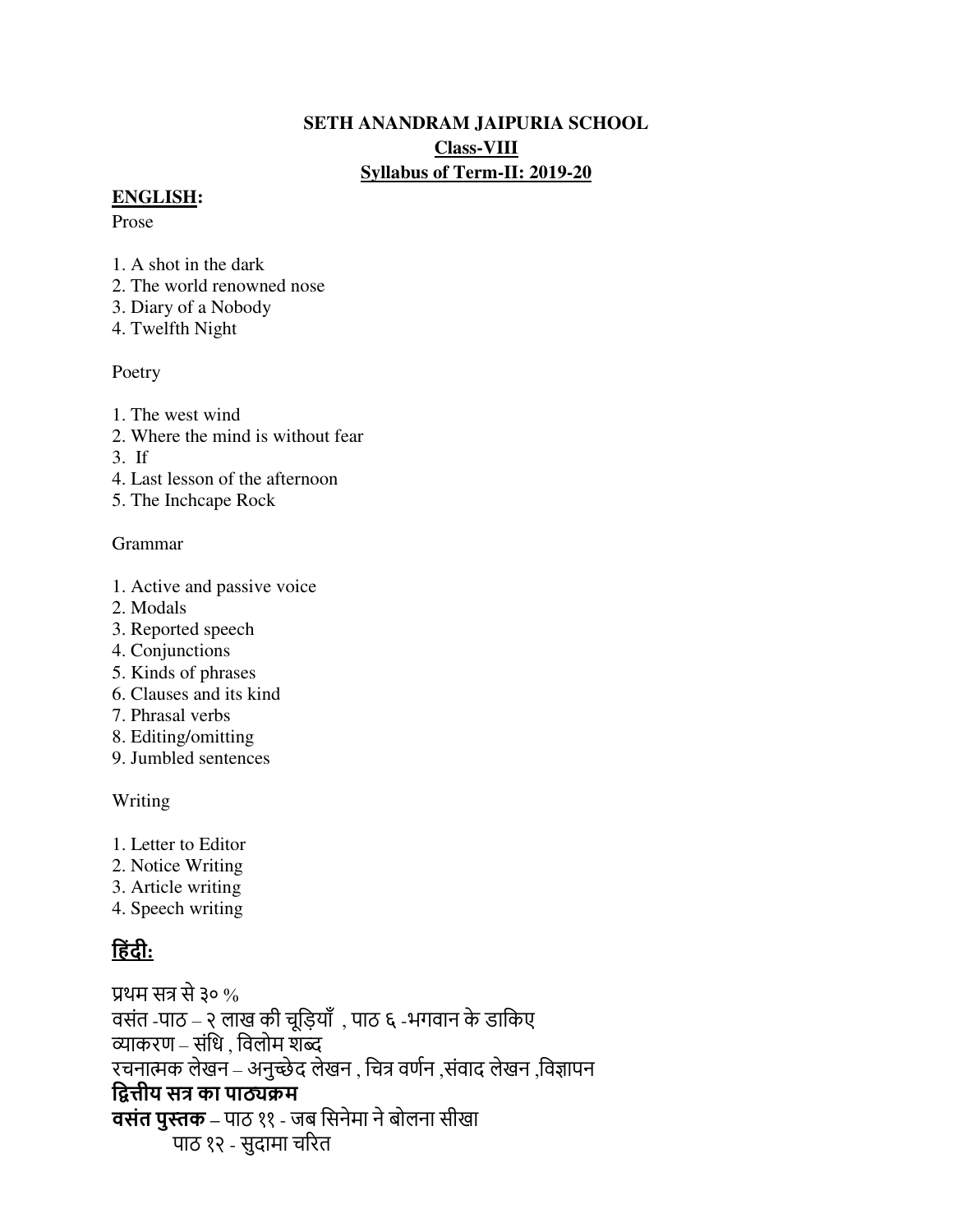पाठ १३ - जहाँ पहिया है पाठ १५ – सूर के पद (पद्य ) पाठ १६ – पानी की कहानी पाठ १७ - बाज और सााँप (कहानी ) पाठ १८ - टोपी (कहानी) **व्याकरण -** समास ,सर्वनाम ,विशेषण, क्रिया , काल, वाच्य , वाक्य अशुद्धिशोधन , अव्यय –क्रिया विशेषण, सम्बन्ध बोधक ,समुच्चय बोधक, विस्मयादिबोधक, ड़वराम ड़चह्न, अलंकार ,मुहावरे | **रचनात्मक लेखन –** औपचाररक पत्र , अपड़ठत गद्यांश **सहायक पुस्तक – भारत की खोज –**  पाठ ५ – नई समस्याएँ पाठ ६ – अंड़तम दौर- एक पाठ ७ – अंड़तम दौर –दो पाठ ८ – तनाव पाठ ९ – दो पृष्ठभूमियाँ – भारतीय और अंग्रेज़ी

# **MATHS:**

- Ch-1 Rational Numbers
- Ch-2 Linear Equations in One Variable
- Ch-3 Understanding Quadrilaterals
- Ch-6 Squares and Square Roots
- Ch-7 Cubes and Cube Roots
- Ch-9 Algebraic Expressions and Identities
- Ch-11 Mensuration
- Ch-13 Direct and Inverse Variations
- Ch-14 Factorisation
- Ch-15 Introduction to Graphs

# **SCIENCE**

Physics Chapter-15, Some natural phenomena Chapter- 13, Sound Chapter-17, Stars and solar system Chapter-16, Light Chemistry Chapter 4 Metals and Non-Metals, Chapter 6 Combustion and Flame, Chapter 14 Chemical Effects of Electric Current Biology Chapter 8 Cell -Structure and Functions Chapter -9 Reproduction in Animals Chapter -10 Reaching the Age of Adolescence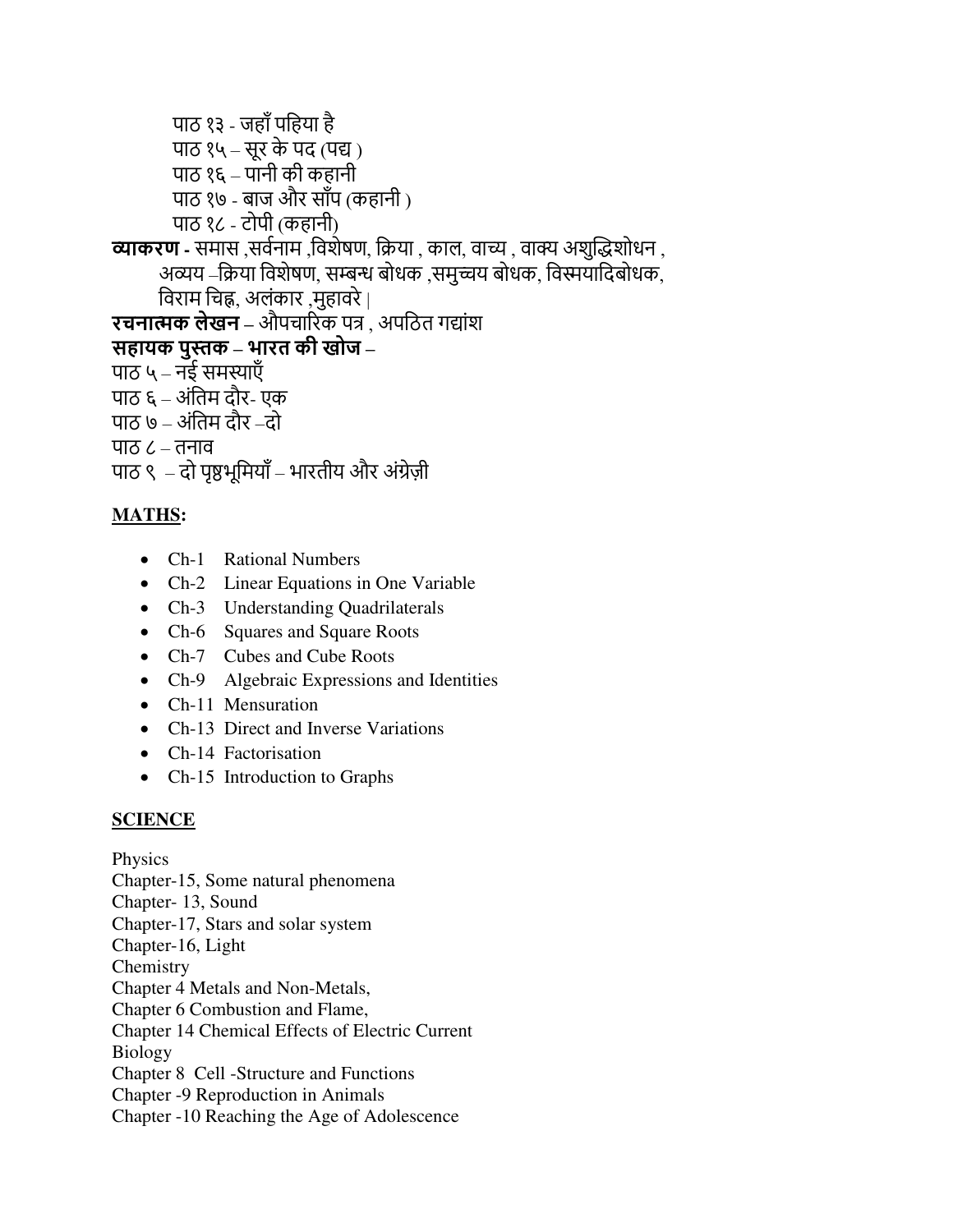# **SO.SCIENCE:**

# HISTORY:

Ch 5 When People Rebel (Term1) Ch 8 Civilising the "Native", Educating the Nation Ch 9 Women, Caste and Reform Ch 11 The making of the National Movement : 1870-1947 Ch 12 India after Independence

#### GEOGRAPHY:

Ch 2 Land, Soil, Water , Natural vegetation and wildlife resources (Term 1) Ch 4 Agriculture Ch 5 Industries Ch 6 Human Resource

# CIVICS:

Ch 5 Judiciary (Term1) Ch 6 Understanding our Criminal Justice System Ch 7 Understanding Marginalisation Ch 8 Confronting Marginalisation

# **FRENCH:**

# **20% Syllabus of Term I to be included in Term II**

Literature - Chapter-0 (Que savez-vous de la France ?) **Grammar** - Les conjonctions, Les adverbes de quantité, Les interrogations, Les prépositions

# **TERM – II**

**Literature** - Chapter – 6(Des nouvelles de Lyon)

Chapter – 7 (Bon Appétit)

 $Chapter - 8$  (Des invitations)

Chapter – 9 (Aneesh partira bientôt)

Chapter – 10 (La Météo)

**Writing** – Paragraph writing

**Grammar** – Le passé composé (avoir at être), Les expressions négatives, L'impératif, Le futur simple, Le futur proche, Le passe récent.